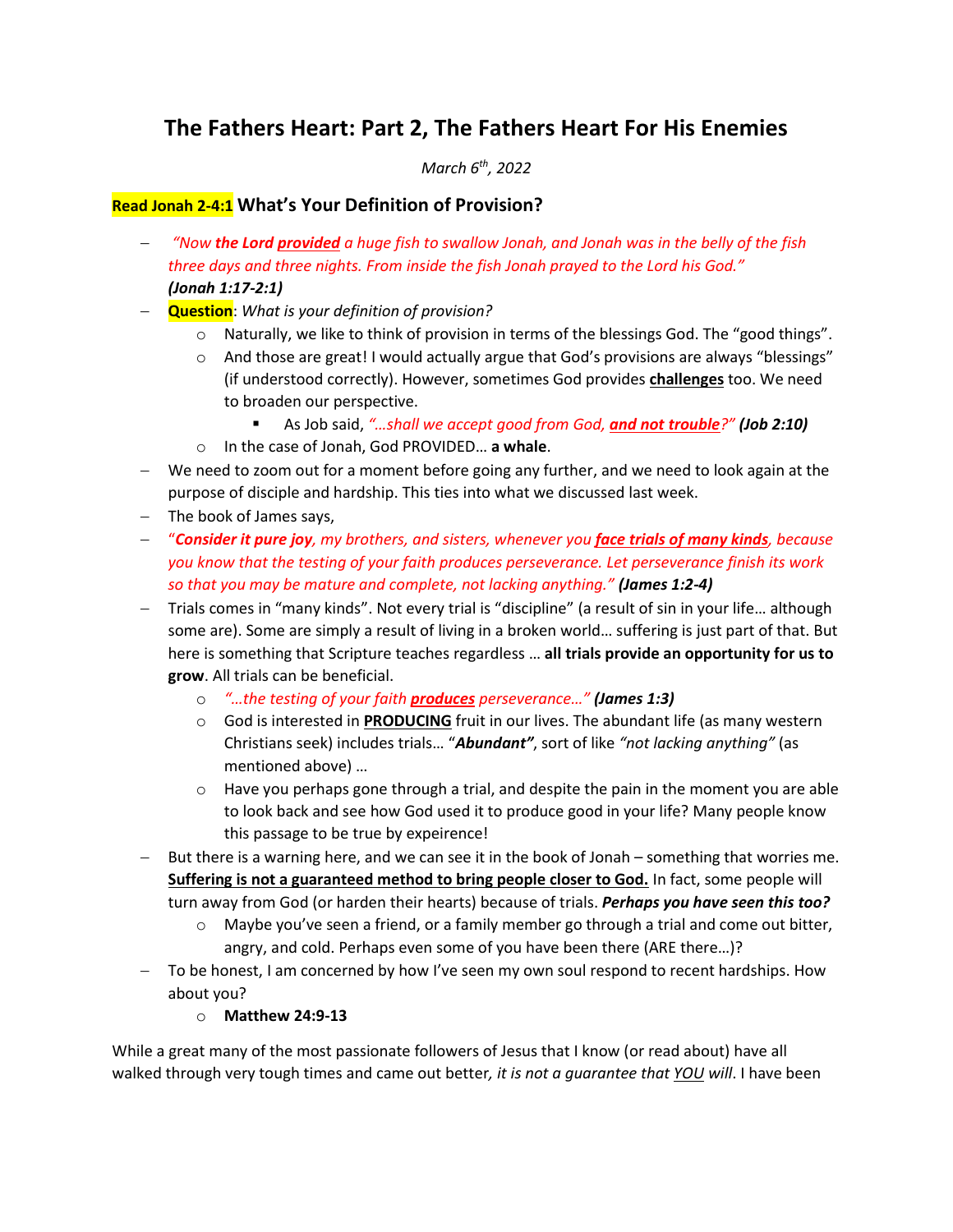studying many of the passages in scripture on the subject of suffering, and they all say that God CAN use suffering to grow us – but they never *promise* to have that effect. In fact, there is a stipulation.

#### How will you **RESPOND**?

- − To quote Lecrae, will you choose **bitter or better**? *Thick skin, soft heart? Thin skin, hard heart?*
- − If you were going to remember one thing from what I said this morning, this would be a good one. **Do not count on trials to GROW your character. Count on trials to REVEAL your character.**
- − I, and I suspect others, have had a "romanticised" view of future suffering. (i.e., Bonhoeffer, Wormbrand, Ten Boom) …
- − *"Endure hardship as discipline; God is treating you as his children. For what children are not disciplined by their father? If you are not disciplined—and everyone undergoes discipline—then you are not legitimate, not true sons and daughters at all. Moreover, we have all had human fathers who disciplined us, and we respected them for it. How much more should we submit to the Father of spirits and live! They disciplined us for a little while as they thought best; but God disciplines us for our good, in order that we may share in his holiness. No discipline seems pleasant at the time, but painful. Later on, however, it produces a harvest of righteousness and peace for those who have been trained by it." (Hebrews 12:7-11)*
	- o **"Endure hardship as discipline…"** here is an invitation to endure ANY trial we go through. In the moment we like to ask, is this discipline? Is this judgement? It's not a bad question (I certainly want to repent of sin if its causing separation from God in my life), but the bottom line is, either way we can use hardship to grow. Repent if there is sin, and regardless, turn to God. Cling to him.
	- o **"No discipline seems pleasant at the time, but painful."** We don't have to fake a smile.
	- o **"… for those who have been trained by it."** Again I say, our response matters! But it's NOT A GAURENTEE. In the same way, you can get yourself the most exercise equipment, but that won't guarantee you'll use it.
- Back to Jonah... How did our favorite asparagus (another VT reference...) respond?

# **A. Repentance is more than a quick "sorry" …**

- − Jonah Chapter 2… He cries out to God! Amazing, right? Problem solved?
- − *"From inside the fish Jonah prayed to the Lord his God. He said: "In my distress I called to the Lord, and he answered me… When my life was ebbing away, I remembered you, Lord, and my prayer rose to you, to your holy temple. "Those who cling to worthless idols turn away from God's love for them. But I, with shouts of grateful praise, will sacrifice to you. What I have vowed I will make good. I will say, 'Salvation comes from the Lord.'" (Jonah 2:1-2,7-9)*
	- $\circ$  This is what we had been waiting for in Chapter 1. Finally Jonah has turned towards God in repentance. And we should be happy about that.
	- $\circ$  But that is not where the story ends. As we find out, Jonah is still holding on to something… the discipline has only gone "skin deep" I guess you could say. His agenda and God's agenda still don't line up…. *DESPITE THE BEAUTIFUL PRAYER*…
- − **Regardless, what happens?**
	- o Jon. 2:10, *"And the Lord commanded the fish, and it vomited Jonah onto dry land."*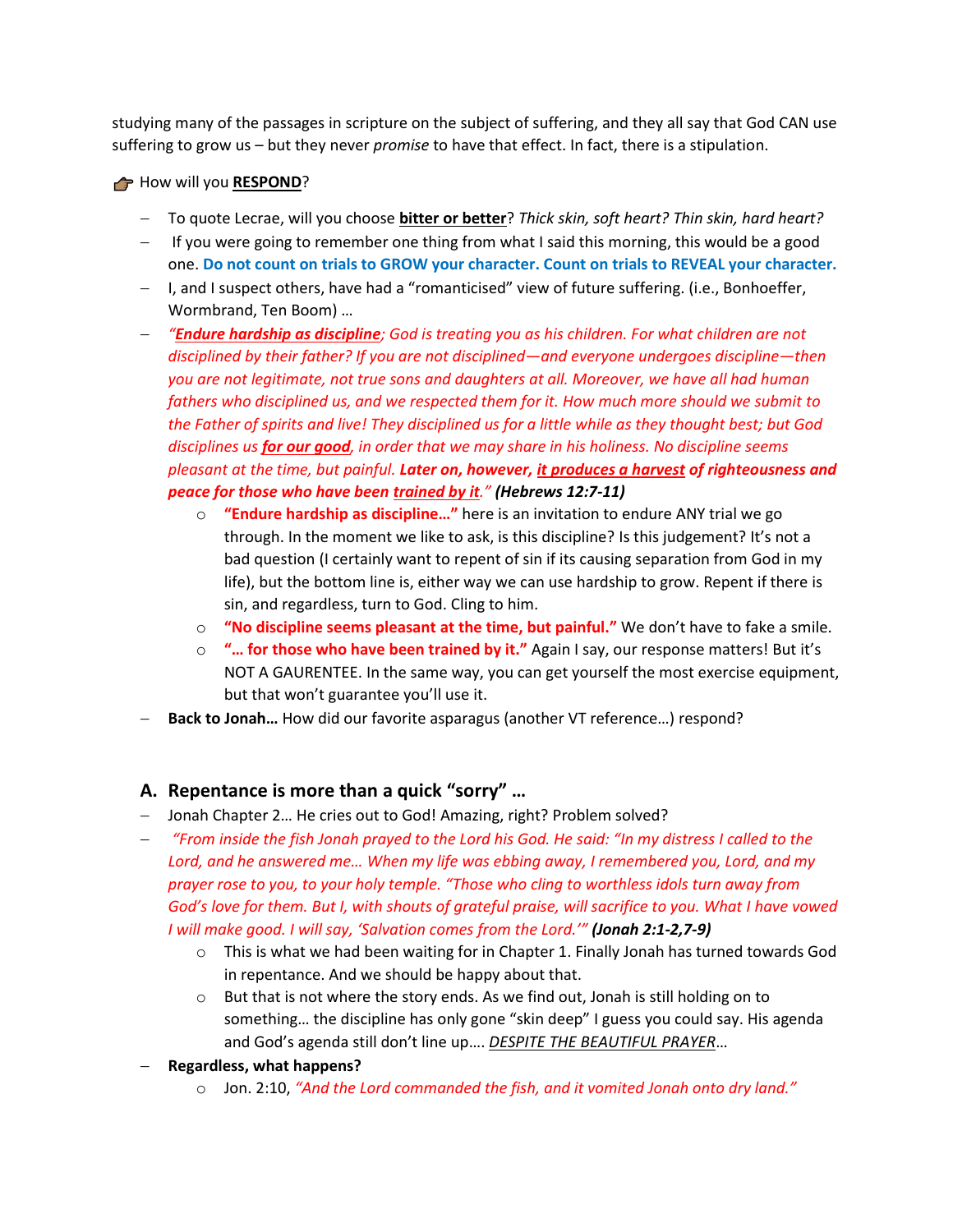- o **At this point, we are expecting to see a faithful prophet from here on out.** : *Parents, it's like going on a long car ride with your kids. You have that first incident where you pull over the car and explain (kindly) that we aren't going to tolerate fighting, arguing, and screaming the entire trip, so it better end now. But we all know… there is still many miles ahead, and the rowdiness isn't over.*
- o He's had his first warning… and he has said his sorry.
- − *Then the word of the Lord came to Jonah a second time: "Go to the great city of Nineveh and proclaim to it the message I give you." Jonah obeyed the word of the Lord and went to Nineveh. Now Nineveh was a very large city; it took three days to go through it. Jonah began by going a day's journey into the city, proclaiming, "Forty more days and Nineveh will be overthrown." (Jonah 3:1-4)*
- − Now again, I don't know what you pictured… but I always imagined that Jonah got puked up right at the gates of Nineveh and was now joyfully ready to deliver the message.
	- $\circ$  To be clear, Jonah DID obey the Lord and go to Nineveh, that's great! But try to envision this…
	- $\circ$  We don't know where the whale spat him up... perhaps Joppa, where he originally set sail maybe? This still leaves a **550 mile journey** (about a months travel) to get there.
		- Meaning that God didn't circumvent the walk for him. (*"Grace and effort are not opposites, grace and earning are"* Dallas Willard). God forgives us the moment we call out to him, but that doesn't mean he eliminates all our challenges.
	- $\circ$  Also, judging by the text, I don't think Jonah was suddenly "joyful" about going to Nineveh. It simply says that he obeyed.
	- o **[arms crossed obedience]** … "Forty days sucka's… then you're doomed."
	- o **And guess what?! The city RESPONDS (2)** Mass repentance breaks out! Are you seeing the humor in this book??

# **B. God Continues to Work… DESPITE US**

- − **How often do we think, "God needs us?"** Am I right? Now, of course we wouldn't say that (out loud), but sometimes we feel that in our hearts, don't we? Perhaps God needs us to…
	- o **"save" that person/group of people… or to be that "go to" friend or family member. Or to be the cell leader, worship leader, business owner, fill in the blank… And so often, we think that our words/strategies will make the difference.**
		- We tend to think that the number of words, or the eloquence of our words will make the difference.
	- $\circ$  We often tend to think that things will happen when our giftedness is maximized... But have we stopped to consider - God works **DESPITE** us. Despite our weakness, bad attitudes, and even sinfulness?
	- $\circ$  Even with a good attitude, its still a wonder that God can use anyone to accomplish his will!
	- o **TRUTH**: God doesn't *need* us… He **WANTS** us. He wants to partner with us!
		- **E** *I thank Christ Jesus our Lord, who has given me strength, that he <i>considered me trustworthy, appointing me to his service. (1 Timothy 1:12)*
	- o **TRUTH**: Making an impact doesn't rest on *our* ability… **but HIS**!
		- *"But he said to me, "My grace is sufficient for you, for my power is made perfect in weakness." Therefore I will boast all the more gladly about my weaknesses,*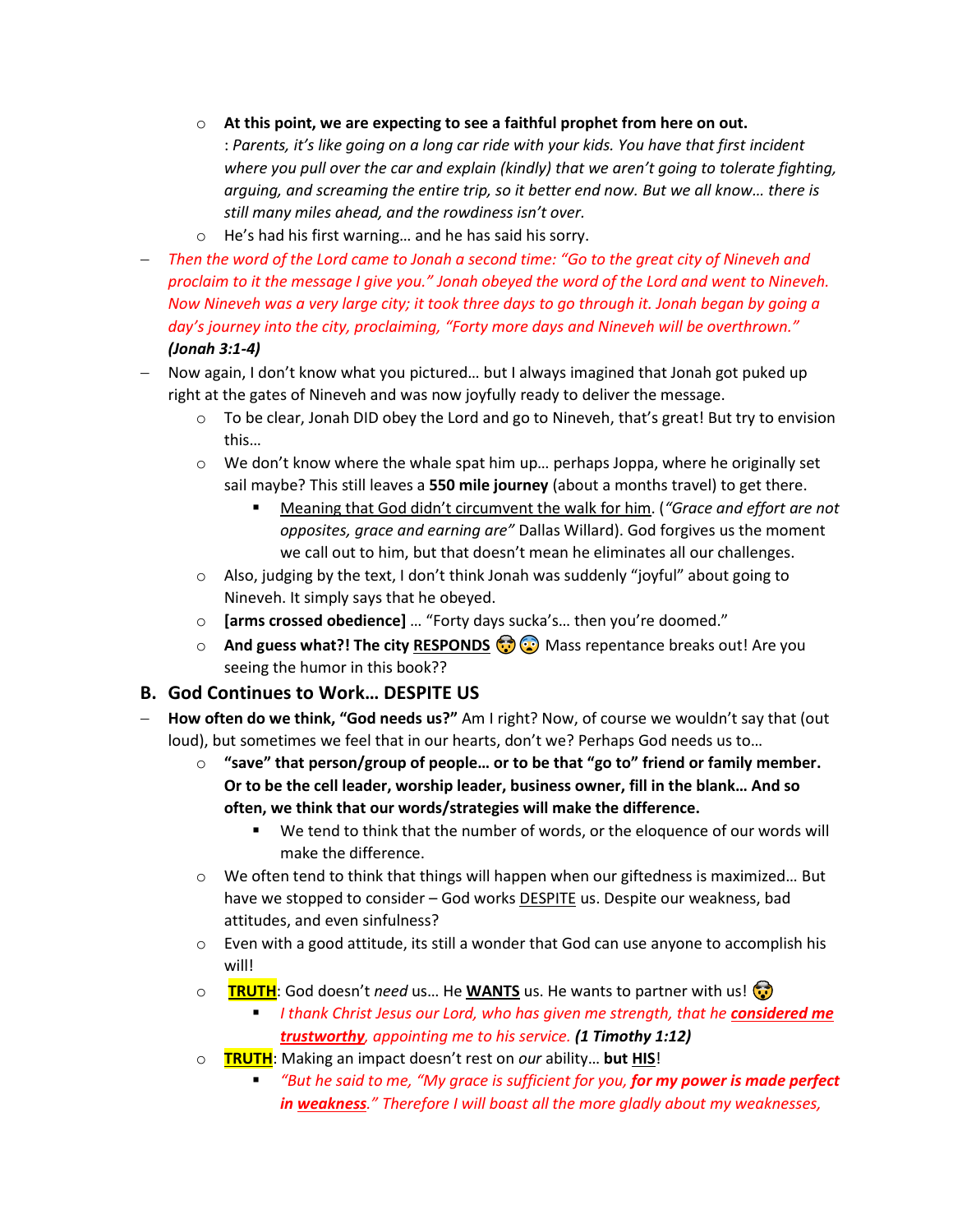*so that Christ's power may rest on me. That is why, for Christ's sake, I delight in weaknesses, in insults, in hardships, in persecutions, in difficulties. For when I am weak, then I am strong." (2 Corinthians 12:9-11)*

- − As in the case of Jonah, he hardly says a thing and now suddenly this entire city is cut to the heart. That's **DESPITE** him.
- − **To a prophet, isn't this what you long to see?**
	- o Which brings us to the final point…

### **C. The Fathers Heart** *Towards His Enemies***…**

- − Jonah's response *yet again* baffles us… He is **ANGRY**.
- − We've been talking about how God's plan and Jonah's plan did not align. Jonah isn't on the same page with God… not even the same book! *We are about to see that clearly.*
- − *"When God saw what they did and how they turned from their evil ways, he relented and did not bring on them the destruction he had threatened. But to Jonah this seemed very wrong, and he became angry. He prayed to the Lord, "Isn't this what I said, Lord, when I was still at home? That is what I tried to forestall by fleeing to Tarshish. I knew that you are a gracious and compassionate God, slow to anger and abounding in love, a God who relents from sending calamity. Now, Lord, take away my life, for it is better for me to die than to live."" (Jonah 3:10, 4:1-3)*
- − **Here we see that Jonah is angry that God is going to forgive his enemies.** Instead of Nineveh getting what it deserves, the predictable is happening (according to Jonah… THE PROPHET), and God is going to relent from sending judgement.
- − **It was this fact that caused Jonah to flee from God**. It was this thought that likely plagued him like a pebble caught in his Birkenstock the whole month long journey to Nineveh! He just knew that this was how God would respond… forgiveness. This greatly upset him.
	- o **Maybe for Jonah***… it was the thought of His God being played as the fool…* Maybe Jonah couldn't stand the thought of Ninevites tarnishing Gods glory. They say a quick sorry and now they get away scot-free.
- − **Regardless**: What's are the obvious take aways for us?
	- **1. The Fathers Heart Loves His Enemies… enough to die for them.**
		- a. *"But God demonstrates his own love for us in this: While we were still sinners, Christ died for us." (Romans 5:8)*
		- b. Jonah reminds me of the disciples. They too were perplexed by Jesus when he said that he was going to die. It was Peter who even *rebuked* Jesus.
		- c. This didn't line up with how they expected Messiah to act… Surely this was not right!
		- d. And while on that cross, hanging from nails, the savior of the world cried out, "Father, FORGIVE THEM." He died there for the sake of his enemies.
		- **e. That is the Fathers Heart, on display for the World to see!**
	- **2. When we find ourselves disagreeing with God… assume we are wrong, not Him.**
		- a. *"But to Jonah this seemed very wrong, and he became angry…" (Jonah 4:1)*
		- b. *I couldn't get this line out of my head as I prepared the ending…*